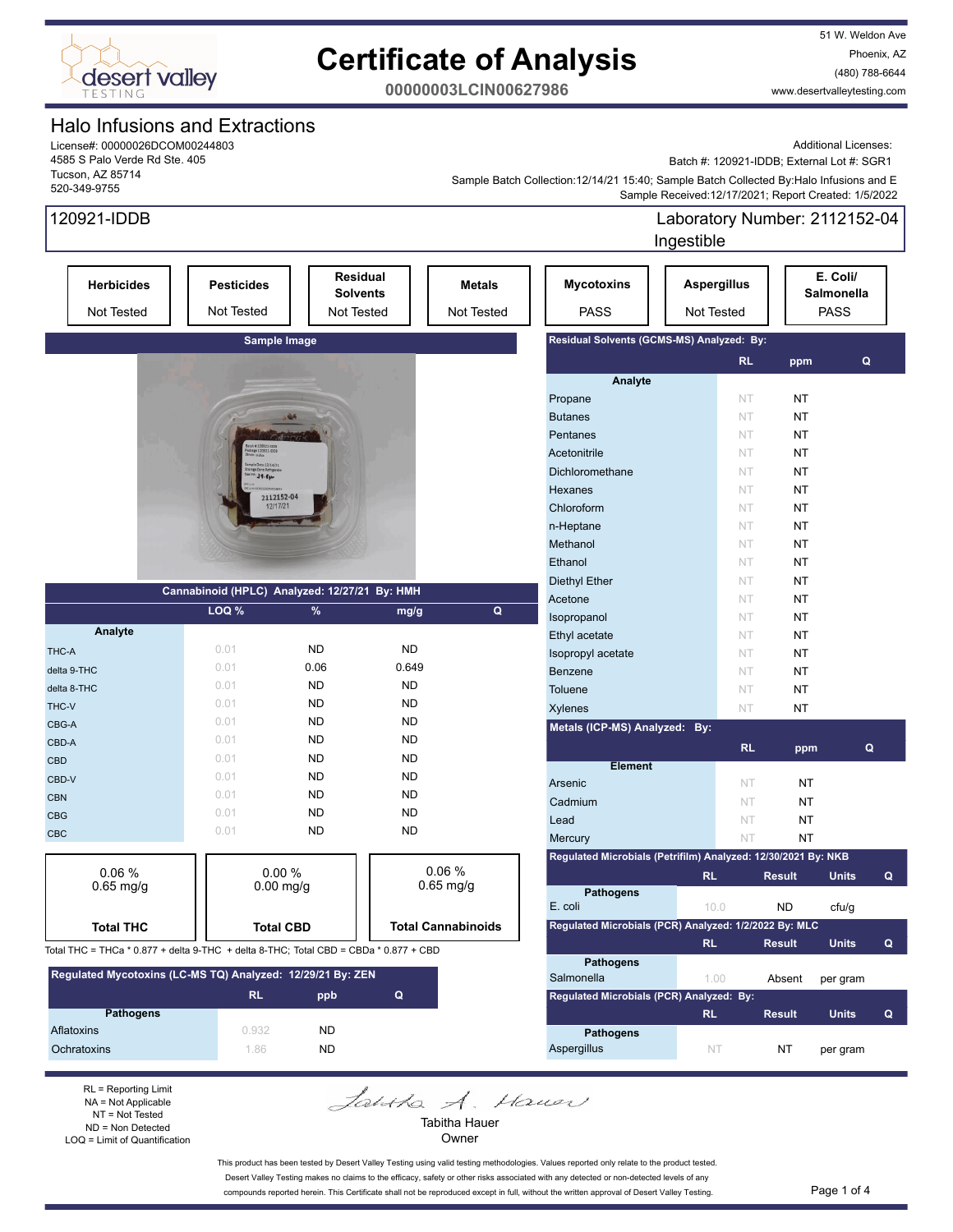

51 W. Weldon Ave Phoenix, AZ (480) 788-6644 www.desertvalleytesting.com

**00000003LCIN00627986**

### Halo Infusions and Extractions

License#: 00000026DCOM00244803 4585 S Palo Verde Rd Ste. 405 Tucson, AZ 85714 520-349-9755

## 120921-IDDB

Additional Licenses:

 Sample Batch Collection:12/14/21 15:40; Sample Batch Collected By:Halo Infusions and E Batch #: 120921-IDDB; External Lot #: SGR1

## Sample Received:12/17/2021; Report Created: 1/5/2022

### Laboratory Number: 2112152-04 Ingestible

| Pesticides (LC-MS TQ) Analyzed: By: |           |           |   |                   |           |           |   |
|-------------------------------------|-----------|-----------|---|-------------------|-----------|-----------|---|
|                                     | RL        | ppm       | Q |                   | <b>RL</b> | ppm       | Q |
| Analyte                             |           |           |   | Analyte           |           |           |   |
| Acephate                            | NT.       | <b>NT</b> |   | Acequinocyl       | NT        | <b>NT</b> |   |
| Acetamiprid                         | NT        | <b>NT</b> |   | Aldicarb          | NT        | <b>NT</b> |   |
| Azoxystrobin                        | NT        | <b>NT</b> |   | <b>Bifenthrin</b> | NT        | <b>NT</b> |   |
| <b>Boscalid</b>                     | NT        | <b>NT</b> |   | Carbaryl          | NT        | <b>NT</b> |   |
| Carbofuran                          | NT        | <b>NT</b> |   | Chlorpyrifos      | NT        | <b>NT</b> |   |
| <b>Diazinon</b>                     | <b>NT</b> | <b>NT</b> |   | Dimethoate        | NT        | <b>NT</b> |   |
| Ethoprophos                         | NT        | <b>NT</b> |   | Etofenprox        | NT        | NT        |   |
| Etoxazole                           | NT        | <b>NT</b> |   | Fenoxycarb        | NT        | <b>NT</b> |   |
| Fenpyroximate E                     | NT        | <b>NT</b> |   | Flonicamid        | NT        | <b>NT</b> |   |
| Fludioxonil                         | NT        | NT        |   | Hexythiazox       | NT        | <b>NT</b> |   |
| Imazalil                            | <b>NT</b> | <b>NT</b> |   | Imidacloprid      | NT        | <b>NT</b> |   |
| Kresoxim-methyl                     | NT        | <b>NT</b> |   | Malathion         | NT        | <b>NT</b> |   |
| Metalaxyl                           | <b>NT</b> | <b>NT</b> |   | Methiocarb        | NT        | <b>NT</b> |   |
| Methomyl                            | NT        | NT        |   | Myclobutanil      | NT        | NT        |   |
| <b>Naled</b>                        | NT        | <b>NT</b> |   | Oxamyl            | NT        | <b>NT</b> |   |
| Piperonyl butoxide                  | NT        | <b>NT</b> |   | Propiconazole     | NT        | <b>NT</b> |   |
| Propoxure                           | NT        | NT        |   | Spiromesifen      | NT        | NT        |   |
| Spirotetramat                       | NT        | <b>NT</b> |   | Spiroxamine       | NT        | <b>NT</b> |   |
| Tebuconazole                        | NT        | <b>NT</b> |   | Thiacloprid       | NT        | <b>NT</b> |   |
| Thiamethoxam                        | NT        | NT        |   | Trifloxystrobin   | NT        | <b>NT</b> |   |
| Abamectin                           | NT        | NT.       |   | <b>Bifenazate</b> | NT        | <b>NT</b> |   |
| Chlorantraniliprole                 | NT        | <b>NT</b> |   | Clofentezine      | NT        | <b>NT</b> |   |
| Cyfluthrin                          | NT        | <b>NT</b> |   | Cypermethrin      | NT        | <b>NT</b> |   |
| Daminozide                          | NT        | <b>NT</b> |   | DDVP (Dichlorvos) | NT        | <b>NT</b> |   |
| Fipronil                            | NT        | <b>NT</b> |   | Paclobutrazol     | NT        | <b>NT</b> |   |
| Permethrins                         | NT        | <b>NT</b> |   | Phosmet           | NT        | <b>NT</b> |   |
| Prallethrin                         | NT        | <b>NT</b> |   | Pyrethrins        | NT        | NT        |   |
| Pyridaben                           | NT        | <b>NT</b> |   | Spinosad          | NT        | <b>NT</b> |   |
| Chlorfenapyr                        | NT        | <b>NT</b> |   |                   |           |           |   |

### **RL ppm Herbicides (LC-MS TQ) Analyzed: By: Q**

Pendimethalin NT NT NT

**Analyte**

RL = Reporting Limit NA = Not Applicable NT = Not Tested ND = Non Detected LOQ = Limit of Quantification

Jantha A. Hauer

Tabitha Hauer Owner

This product has been tested by Desert Valley Testing using valid testing methodologies. Values reported only relate to the product tested. Desert Valley Testing makes no claims to the efficacy, safety or other risks associated with any detected or non-detected levels of any compounds reported herein. This Certificate shall not be reproduced except in full, without the written approval of Desert Valley Testing. Page 2 of 4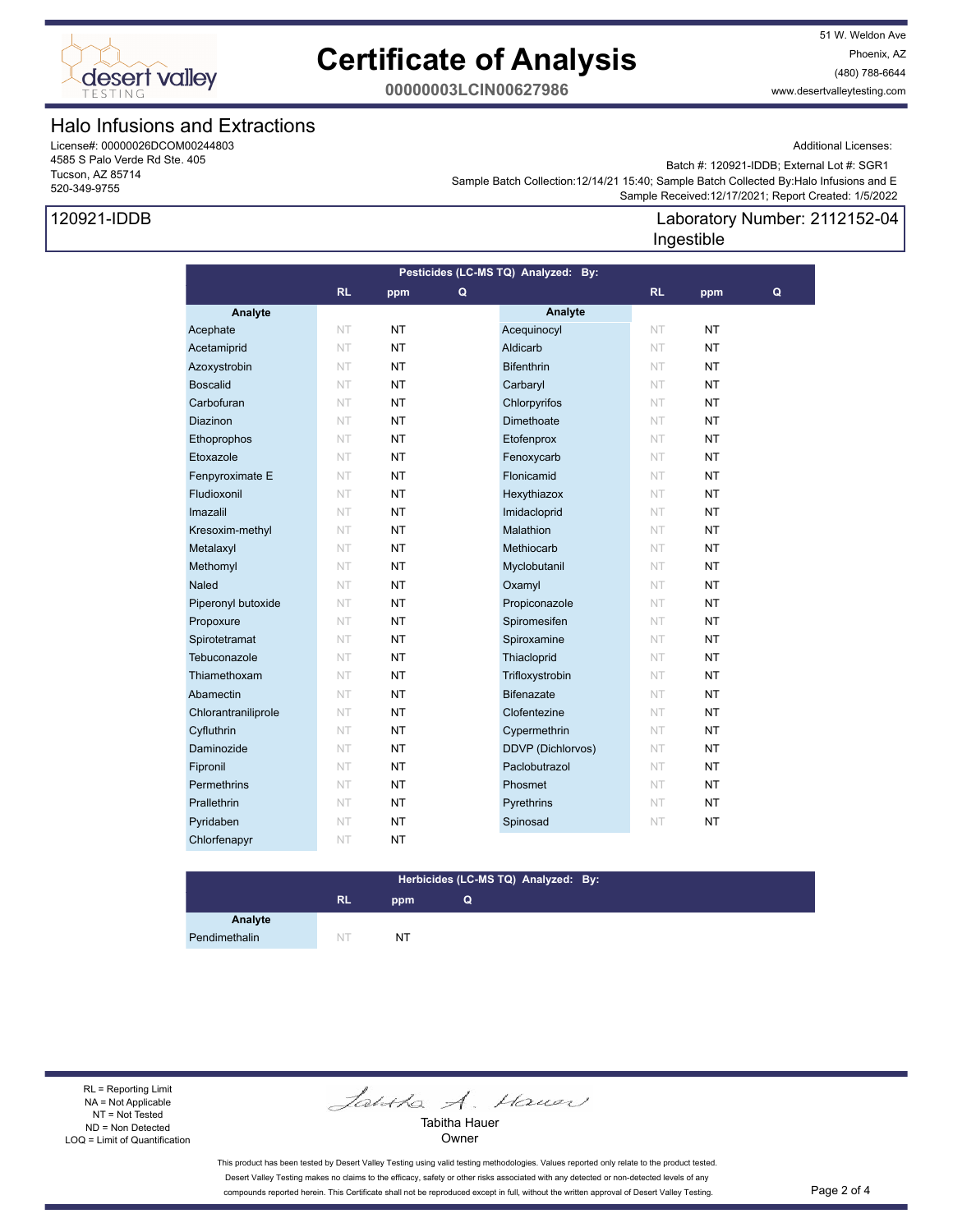

51 W. Weldon Ave Phoenix, AZ (480) 788-6644 www.desertvalleytesting.com

**00000003LCIN00627986**

### Halo Infusions and Extractions

License#: 00000026DCOM00244803 4585 S Palo Verde Rd Ste. 405 Tucson, AZ 85714

Additional Licenses:

Batch #: 120921-IDDB; External Lot #: SGR1

Laboratory Number: 2112152-04

Sample Batch Collection: 12/14/21 15:40, Sample Batch Collection (12/14/21 15:40, Sample Batch Collection (12<br>Sample Received:12/17/2021; Report Created: 1/5/2022 Sample Batch Collection:12/14/21 15:40; Sample Batch Collected By:Halo Infusions and E

**Terpenes (GCMS-MS) Analyzed: By:** 

Ingestible

## 120921-IDDB

| Non-Regulated Microbials (PetriFilms) Analyzed: By: |           |               |              |   |  |  |
|-----------------------------------------------------|-----------|---------------|--------------|---|--|--|
|                                                     | <b>RL</b> | <b>Result</b> | <b>Units</b> | Q |  |  |
| <b>Pathogens</b>                                    |           |               |              |   |  |  |
| <b>Total Coliform</b>                               | NT        | NT            | cfu/g        |   |  |  |
| Yeast                                               | NT        | NT            | cfu/q        |   |  |  |
| Mold                                                | NT        | NT            | cfu/g        |   |  |  |
| Aerobic Bacteria                                    | NT        | NT            | cfu/g        |   |  |  |
| Enterobacteria                                      | NT        | NT            | cfu/g        |   |  |  |
|                                                     |           |               |              |   |  |  |

| Water Activity (Moisture Reacter) Analyzed: By: |    |           |   |  |  |  |
|-------------------------------------------------|----|-----------|---|--|--|--|
|                                                 |    | <b>AW</b> | Q |  |  |  |
| Compound                                        |    |           |   |  |  |  |
| <b>Water Activity</b>                           |    | NT        |   |  |  |  |
| Moisture (Drying Oven) Analyzed: By:            |    |           |   |  |  |  |
|                                                 |    | $\%$      | Q |  |  |  |
| <b>Compound</b>                                 |    |           |   |  |  |  |
| <b>Percent Moisture</b>                         | NT | NΤ        |   |  |  |  |
| pH Test (HannHI11310) Analyzed: By:             |    |           |   |  |  |  |
|                                                 |    | <b>NA</b> | Q |  |  |  |
| Compound                                        |    |           |   |  |  |  |
| рH                                              |    | NT        |   |  |  |  |

|                             | mg/g      | %         | Q |
|-----------------------------|-----------|-----------|---|
| Compound                    |           |           |   |
| alpha-Bisabolol             | NT        | NT        |   |
| (-)-Borneol and (+)-Borneol | <b>NT</b> | NT        |   |
| Camphene                    | NT        | <b>NT</b> |   |
| Camphor                     | NT        | <b>NT</b> |   |
| beta-Caryophyllene          | NT        | NT        |   |
| trans-Caryophyllene         | <b>NT</b> | <b>NT</b> |   |
| Caryophyllene Oxide         | <b>NT</b> | <b>NT</b> |   |
| alpha-Cedrene               | NT        | NT        |   |
| Cedrol                      | NT        | NT        |   |
| Endo-fenchyl Alcohol        | NT        | <b>NT</b> |   |
| Eucalyptol                  | NT        | NT        |   |
| Fenchone                    | NT        | NT        |   |
| Geraniol                    | <b>NT</b> | <b>NT</b> |   |
| Geranyl acetate             | NT        | NT        |   |
| Guaiol                      | NT        | <b>NT</b> |   |
| Hexahydrothymol             | NT        | <b>NT</b> |   |
| alpha-Humulene              | <b>NT</b> | <b>NT</b> |   |
| Isoborneol                  | NT        | NT        |   |
| Isopulegol                  | <b>NT</b> | <b>NT</b> |   |
| Limonene                    | NT        | <b>NT</b> |   |
| Linalool                    | NT        | NT        |   |
| p-Mentha-1,5-diene          | NT        | NT        |   |
| beta-Myrcene                | <b>NT</b> | <b>NT</b> |   |
| trans-Nerolidol             | NT        | NT        |   |
| Ocimene                     | <b>NT</b> | <b>NT</b> |   |
| alpha-Pinene                | NT        | NT        |   |
| beta-Pinene                 | NT        | NT        |   |
| Pulegone                    | NT        | NT        |   |
| Sabinene                    | NT        | NT        |   |
| Sabinene Hydrate            | <b>NT</b> | <b>NT</b> |   |
| gamma-Terpinene             | NT        | NT        |   |
| alpha-Terpinene             | NT        | NT        |   |
| 3-Carene                    | NT        | NT        |   |
| <b>Terpineol</b>            | NT        | NT        |   |
| Terpinolene                 | <b>NT</b> | <b>NT</b> |   |
| Valencene                   | <b>NT</b> | <b>NT</b> |   |
| <b>Nerol</b>                | NΤ        | NT        |   |
| cis-Nerolidol               | NT        | NT        |   |
| <b>Total Terpenes</b>       | NT        | <b>NT</b> |   |
|                             |           |           |   |

RL = Reporting Limit NA = Not Applicable NT = Not Tested ND = Non Detected LOQ = Limit of Quantification

Jantha A. Hauer

Tabitha Hauer Owner

This product has been tested by Desert Valley Testing using valid testing methodologies. Values reported only relate to the product tested. Desert Valley Testing makes no claims to the efficacy, safety or other risks associated with any detected or non-detected levels of any compounds reported herein. This Certificate shall not be reproduced except in full, without the written approval of Desert Valley Testing. Page 3 of 4